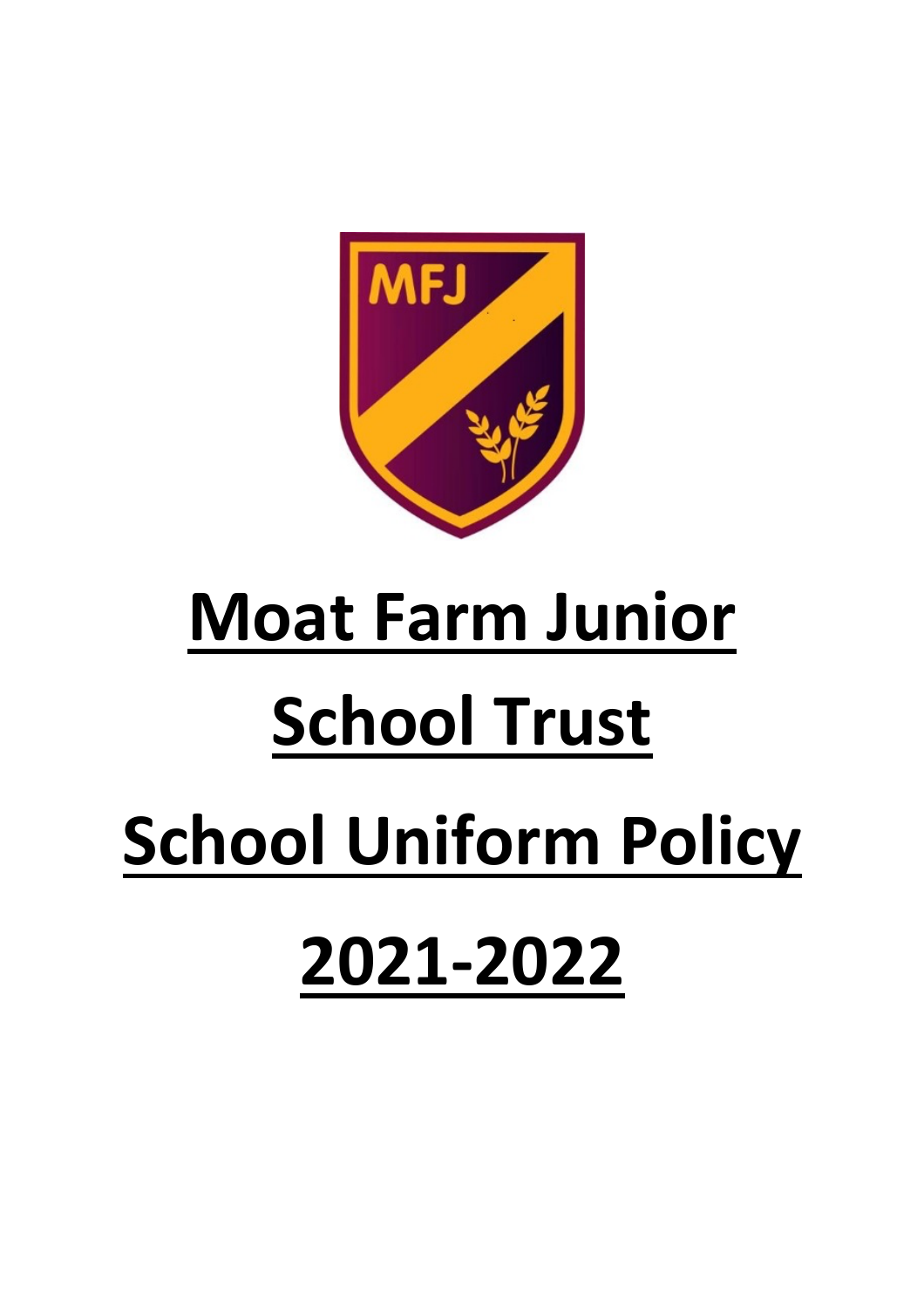#### Introduction

It is our school policy that all children wear school uniform when attending school, or when participating in school-organised events outside normal school hours. We ask children to wear their shirts tucked into their skirts or trousers and to take a pride in their personal appearance. Some items of uniform can be bought from school, whilst others are easily available, at very competitive prices, at local shops including supermarkets. A complete list of the items needed for school uniform including those for Physical Education, is printed below.

#### Aims and objectives

Our policy on school uniform is based on the belief that school uniform:

- promotes a sense of pride in our school;
- helps to create a sense of community and belonging towards the school;
- identifies the children with the school;
- supports our commitment to inclusion;
- prevents children from wearing 'fashion clothes' that could be distracting in class;
- is practical, smart and designed with health and safety in mind;
- is considered good value for money by most parents;

#### Jewellery, Hair Ornaments, Make-up and Nail Varnish

For health and safety reasons we do not allow children to wear jewellery. The exceptions to this rule are ear-ring studs in pierced ears, and small objects of religious significance. Children are required to remove any items during PE lessons to prevent them from causing injury. Please note: Teachers are not permitted to remove earrings. Hair bands, ribbons/bows or 'scrunchies' should be plain and either burgundy or black. Hair bands should not have large flowers attached. Make up and nail varnish should not be worn to school unless for an out of school hours function, for example a school disco. Extreme hairstyles are not appropriate for school. The use of styling products should be kept to a minimum and children should not have decorative patterns cut into their hair or have hair coloured or dyed.

#### **Footwear**

For health and safety reasons we do not allow children to wear shoes with platform soles or high heels. All children are required to wear plain black shoes without logos as stated in the uniform list. If boots are worn these should also be plain black.

#### The Role of Parents

We believe that one of the responsibilities of parents is to ensure that their child has the correct uniform and PE kit, and that it is clean, in good repair and that the child's name is written on all items. If a parent has difficulties for any reason with fulfilling this request they are asked to speak confidentially to a member of the schools pastoral team to discuss the issues. Parents should be assured that we will do all we can to help. Children who arrive at school wearing non-school uniform clothing will be loaned an appropriate item from our nearly new shop to wear for that day. The same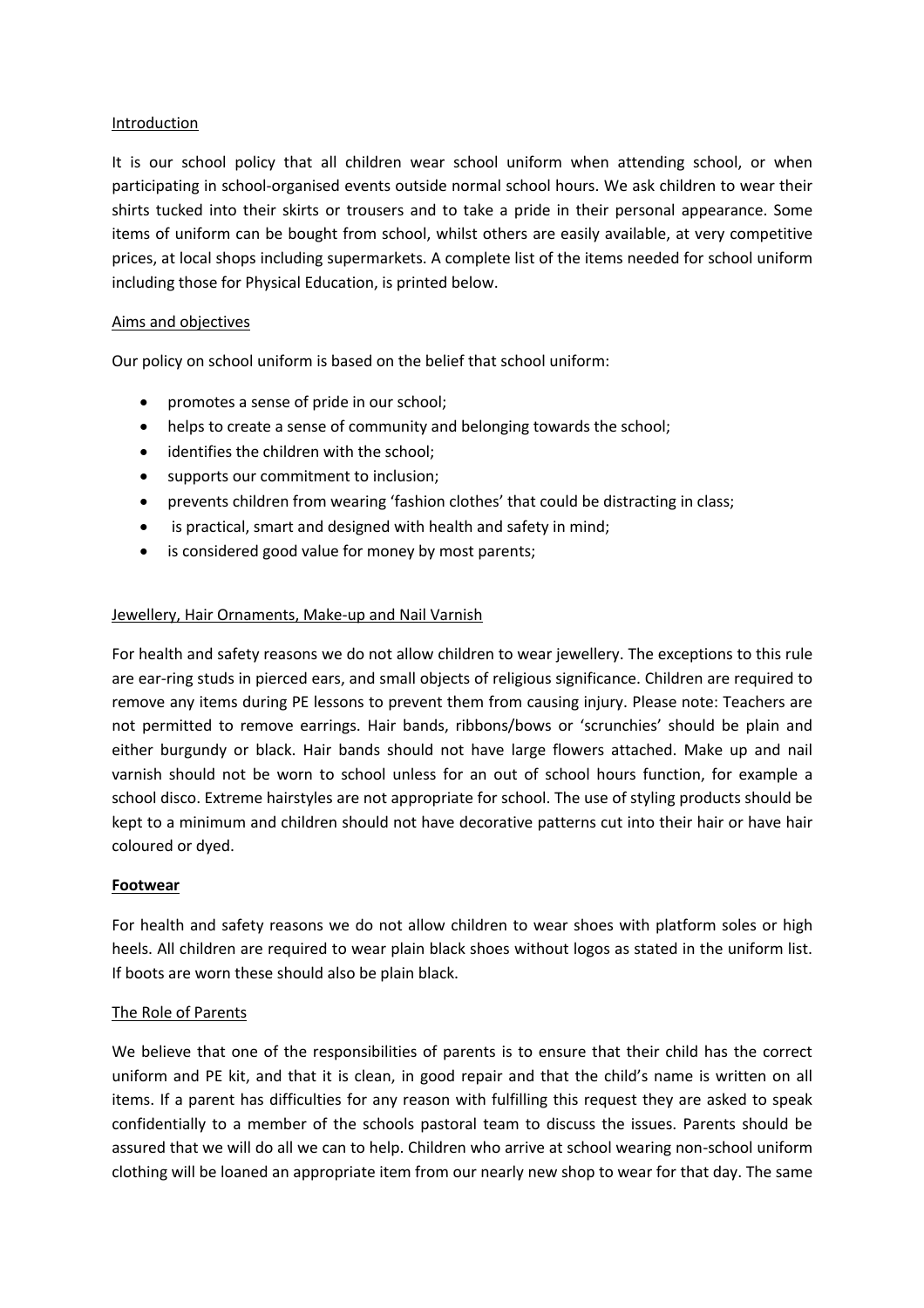system will apply for children who do not have a PE kit. Parents will be contacted to discuss the matter. The school welcomes children from all backgrounds and faith communities. If there are serious reasons, for example on religious grounds, why parents want their child to wear clothes that differ from the school uniform, the school will consider such requests sympathetically. If any parent would like to request a modification to the uniform policy they should, in the first instance, contact the headteacher.

## The Role of Governors

The governing body supports the headteacher in implementing the school uniform policy. It considers all representations from parents regarding the uniform policy and liaises with the headteacher to ensure that the policy is implemented fairly and with sensitivity. It is the governors' responsibility to ensure that the school uniform meets all regulations concerning equal opportunities. Governors ensure that the school uniform policy enables children to dress sensibly, in clothing that is hardwearing, safe and practical.

## Monitoring and Review

The governing body monitors and reviews the school uniform policy through its committee work by:

- seeking the views of parents, to ensure that they agree with and support the policy;
- considering, with the headteacher, any requests from parents for individual children to have special dispensation with regard to school uniform;

## School Uniform List

Our school uniform colour is a combination of burgundy and grey/black. Most items can be bought from High Street shops. Items marked with a \* below, some of which have the school logo on, are sold in school. Please speak to our office staff for details of prices.

For girls:

- Grey skirt/pinafore dress/shorts/trousers or red and white checked or dresses;
- White blouse or polo shirt\*;
- burgundy sweatshirt\* or cardigan\*, without a hood, either plain or with the Moat Farm logo;
- Plain white short or knee length socks (not over the knee) or black or grey tights.

Please note skirts should be an appropriate length and of a style which allows girls to sit comfortably on the floor. When girls wear shorts, even when these are worn over tights, they should also be of an appropriate length. Three-quarter, calf length, leggings should not be worn.

## For boys:

- Grey shorts or trousers not jogging bottoms;
- White shirt or polo shirt\*;
- Burgundy sweatshirt, without a hood, either plain or with the Moat Farm logo\*;